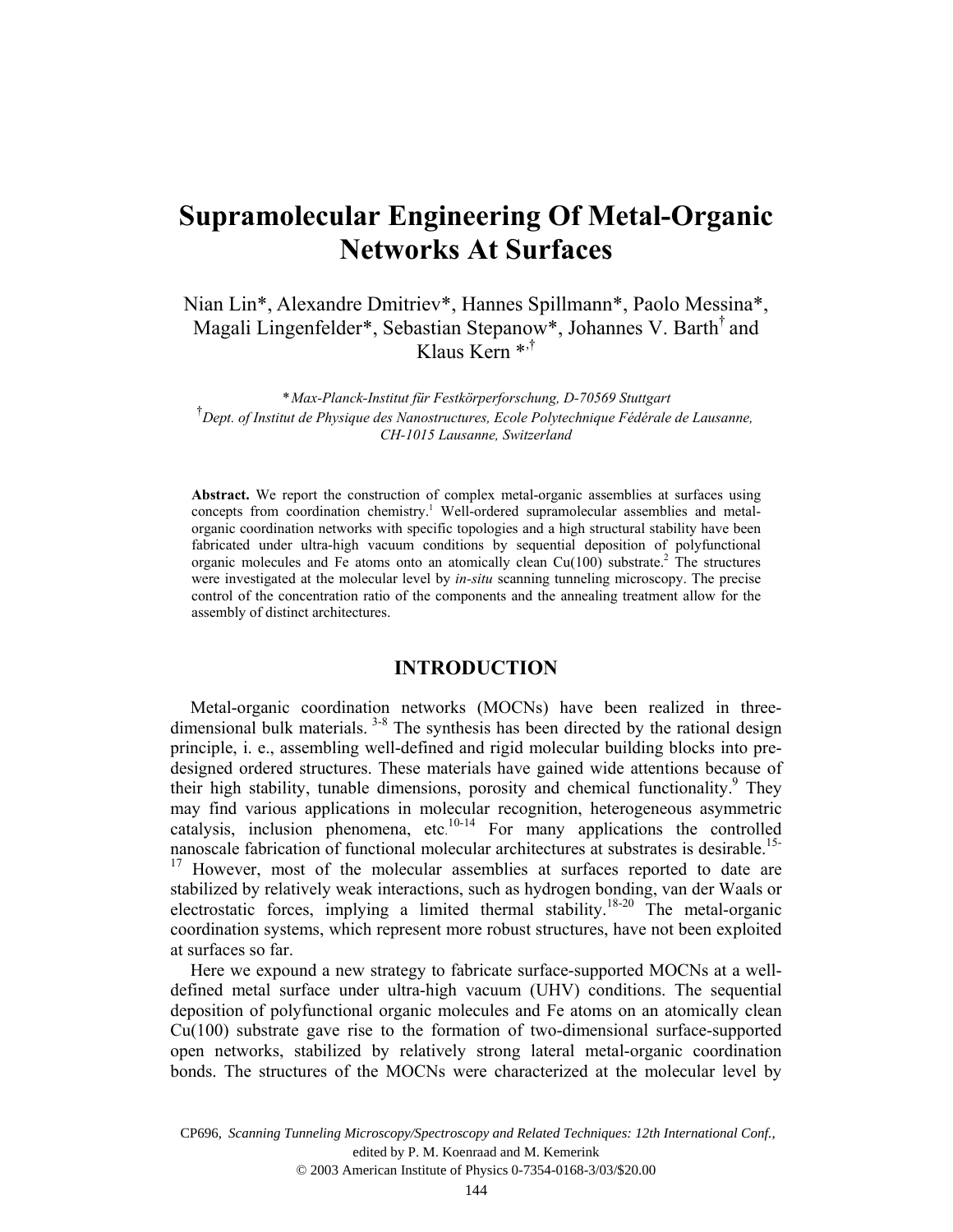scanning tunneling microscopy (STM). We have discovered that by tuning of the molecule to Fe concentration ratio and altering annealing parameters, distinct architectures may be produced. Due to the specific chemistry of the molecules and metal atoms, these structures may bestow intriguing functionality to the surfaces.<sup>21-23</sup> This approach inherits the merits of the rational design principle for bulk MOCN materials and opens up new possibilities for the bottom-up fabrication of lowdimensional functional materials with potential applications in data storage, asymmetric catalysis, molecular recognition hosts and functional nanotemplates.

#### **EXPERIMENTS**

The organic molecules and iron atoms were sequentially deposited on the (100) surface of a Cu single crystal in a standard UHV chamber with a base pressure of  $\sim$ 3×10<sup>-10</sup> mbar. The ultra-high vacuum environment ensures a clean synthesis condition that excludes contaminations from dust and ambient gases. The Cu(100) surface was cleaned by repeated cycles of  $Ar^+$  sputtering and subsequent annealing to 800 K, whereupon flat terraces of up to 50 nm width separated by monatomic steps were obtained.



**SCHEME 1.** Polyfunctional organic molecules used in the present study.

As shown in the scheme 1, the organic molecules used in the present study are 1,3,5-tricarboxylic benzoic acid (trimesic acid, TMA), 1,4-benzenedicarboxylic acid (terephthalic acid, TPA), 1,2,4-benzenetricarboxylic acid molecules (trimellitic acid, TMLA) and 4,1',4',1''-terphenyl-1,4''-dicarboxylic acid (TDA). TMA, TPA and TMLA have an aromatic ring (three aromatic rings for TDA) as backbone and all four have carboxylic groups as functional endgroups. The molecules were sublimated by organic molecular beam epitaxy (OMBE) from Knudsen-cell type evaporators and deposited at the  $Cu(100)$  surface. At the temperature employed in the experiments, deprotonation of the carboxylic groups of the surface-adsorbed molecules is expected to occur, which provide carboxylate groups readily for metal coordination. Fe atoms were evaporated using an e-beam heating evaporator. The temperature of the Cu(100) surface was controlled by cooling/heating stage, both during and after the depositions, to alter the reaction pathway and to reach the thermodynamic equilibrium. Two strategies have been employed to construct the surface-supported MOCNs: (1) synthesize simple metal-organic compounds at the surfaces first and then let them selfassemble into networks via hydrogen-bond at higher temperatures; (2) first prepare ordered organic molecular overlayer on the surfaces and then introduce metal centers to achieve extended networks. In both cases annealing at 400 K was performed to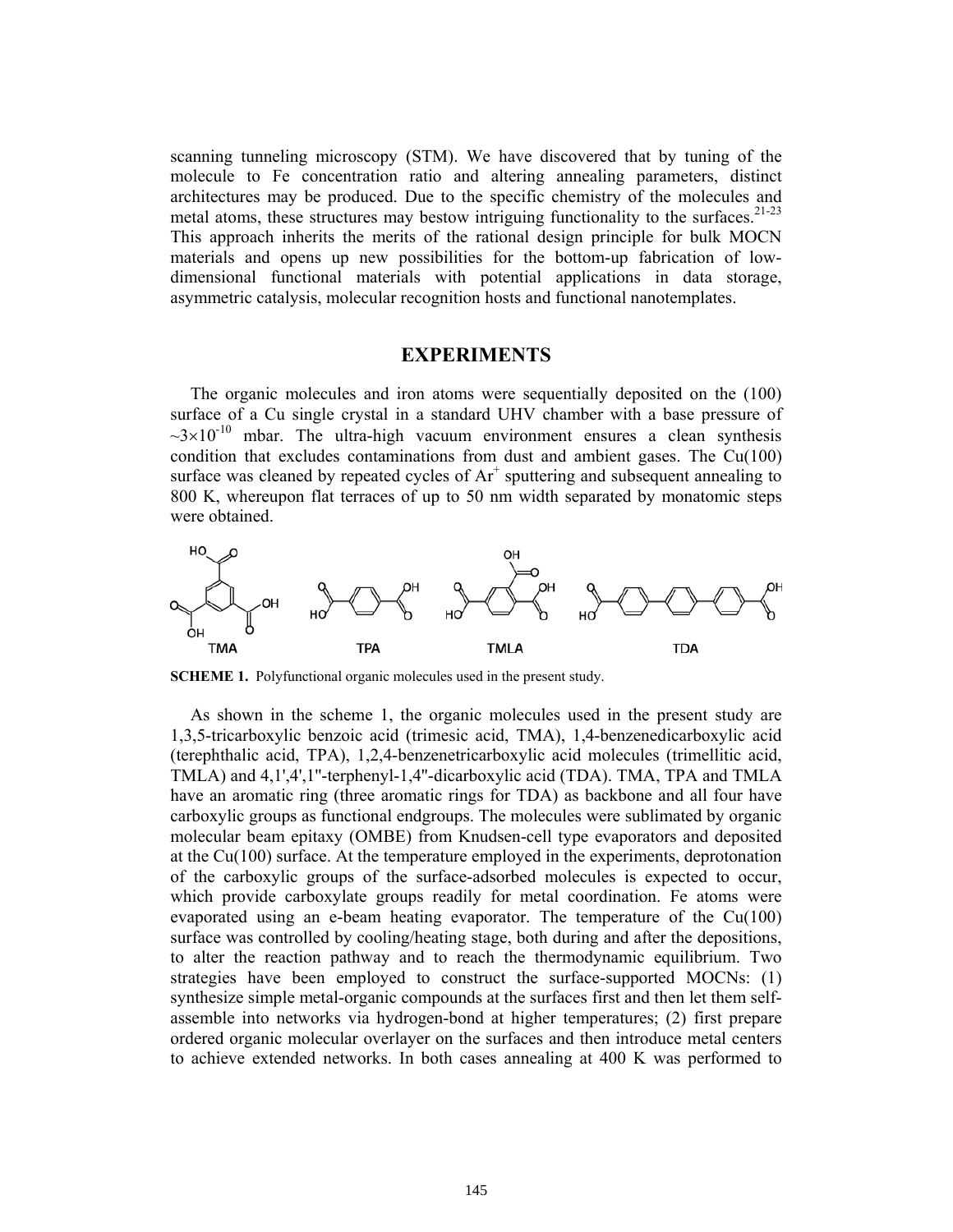increase mobility and reactivity of the adsorbates and thus to allow for the formation of well-ordered structures. STM experiments employing the constant current mode were subsequently performed *in situ* following cool-down to room temperature. The MOCNs were found to be robust, with their morphology being maintained up to a temperature range of 450-500 K.

#### **RESULTS AND DISCUSSION**

#### **(I) Modify The Achiral Surfaces By Homochiral MOCNs**

The TMA molecules and Fe atoms assemble in the form of mononuclear compounds at the Cu(100) surface, which are stabilized by metal-ligand coordination interactions (Fig. 1a). They represent surface-supported Fe-carboxylates compounds with four molecular ligands coordinated in a square-planar fashion by the central transition metal atom. However, it is important to note that the  $Fe(TMA)_4$  complex cannot be regarded as an isolated entity as the coordination bonding and the electronic states of both Fe and TMA are affected by the presence of the metal surface electrons effectively screening charged adsorbates. Thus an isolated deprotonated TMA molecule should not be considered as  $(TMA_{ad})^3$ , but rather as neutral TMA/Cu(100) configuration. This issue has to be considered also for all later cases.



**FIGURE 1.** (a) Chiral metal-organic compounds at surfaces. (b) Chiral resolution by self-assembly of the chiral compounds, giving rise to the homochiral domains with nanocavities (black dots in the image). (c) Model of the chiral nanocavities in the homochiral domains of (b).

Due to the steric restriction, four TMA molecules bind the central Fe universally via left (or right) oxygen atoms of their carboxylato groups in each compound. As a consequence the two species resulting from left or right oxygen bonding cannot be imposed onto each other by translation or rotation at the surface, i.e., they are enantiomers of the surface chiral compounds. Two enantiomeric phases coexist and equally distribute on the surface, representing a racemic phase. We discovered that the chiral resolution of the racemic mixture could be achieved by the self-assembly of the chiral compounds at higher temperatures. First the chiral compounds turned to polynuclear nanogrids representing the dissymmetric motifs at 350 K (the inset of Fig. 1b). Then an annealing at 400 K leads to the organization of mesoscale networks, presumably stabilized via hydrogen bond, as shown in Fig. 1b. The STM topography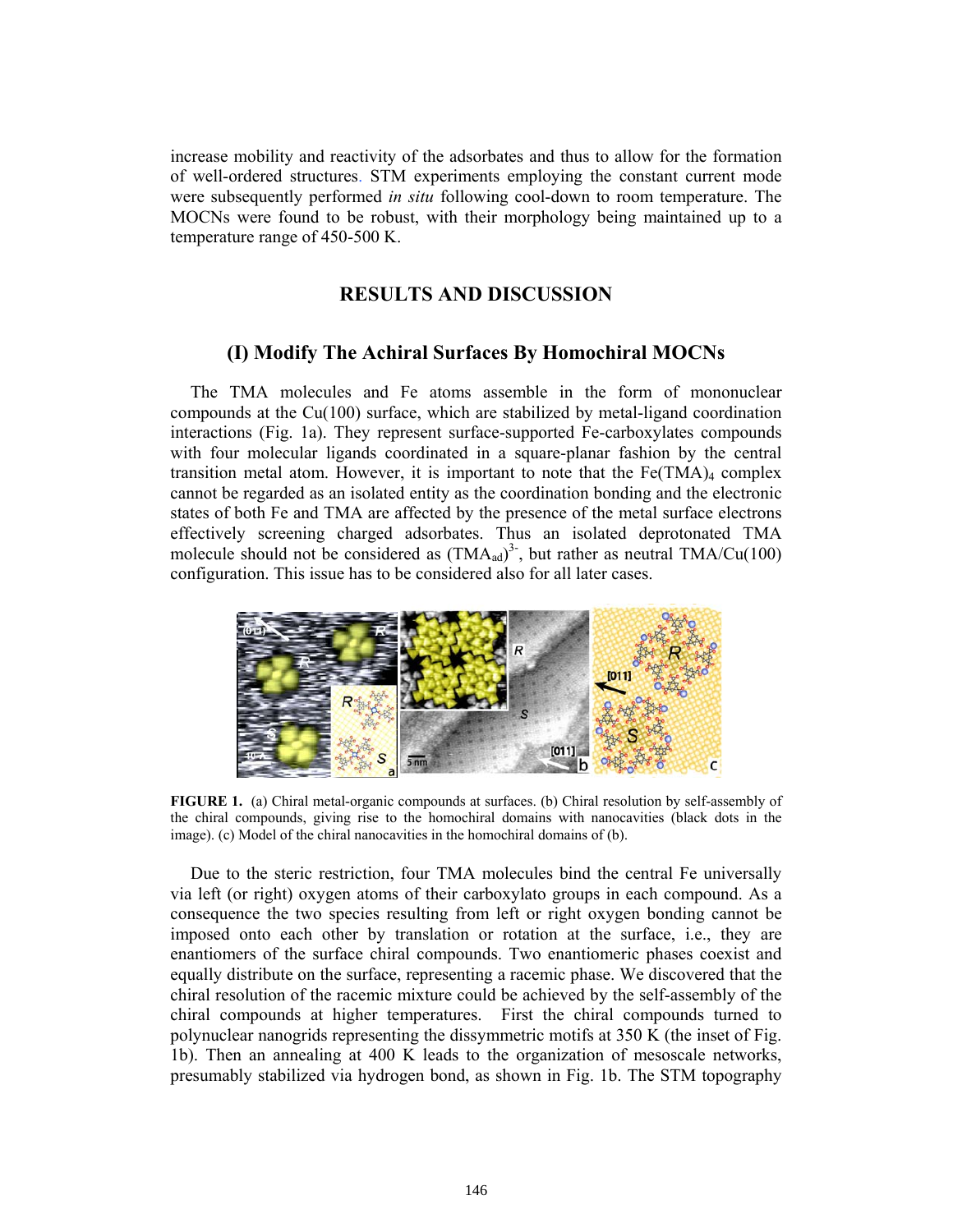implies that the self-assembly is a chiral recognition and separation process since at the final stage only the enantiomeric species arrange with each other into large homochiral domains. A detailed investigation demonstrates that the arrangement of the nanogrids (colored in yellow in the inset of Fig. 1b) follows a P4 symmetry group. The domains comprise a regular arrangement of nanocavities, which present identically shaped ∼1 nm diameter cavities, equally spaced by 3.43 nm from each other in both perpendicular directions.

Since each TMA vertex carries a carboxylate group, in total eight COO ligands surround a single cavity. A tentative model of the nanocavities is shown in Fig. 1c (the orientation of the carboxylate groups cannot be conclusively determined on the basis of STM data, and they may rotate out of the molecular plane). The distinct size, shape and chemical functionality make the nanocavity arrays a promising candidate to be employed as host system for the selective adsorption of molecular guests. In addition to the chemical functionality of the cavities, the underlying Cu substrate exposed by the nanocavities of the R domains is a mirror image to those of S domains. Therefore the nanocavities also contain chiral information, which is of great interest for enantioselective recognition and asymmetric catalysis.

# **(II) Design MOCNs Of Specific Topologies, Functions And Dimensions**

The linear molecules of terephthalic acid (TPA) also react with Fe at the Cu(100) surface and form distinct architectures. The TPA to Fe ratios can tune the topology of the architectures. At small Fe concentrations flower-shaped complexes (Fig. 2a) are produced, resembling the  $Fe(TMA)_4$  compounds. These complexes assemble as wellordered extended arrays, presumably via hydrogen bonds, with a (6x6) unit cell respect to the Cu(100) substrate. It represents a 2-dimensional system consisting of periodically arranged individual magnetic centers that are separated from each other by 1.5 nm. At higher Fe dosing we observed different types of network architectures that depend on the subtle control of the Fe concentration. Fig. 2b-d depict the topology of these networks, formed with increasing Fe ratio. Different networks present the open cavities of different sizes. Based on the STM topography the structures of the MOCNs are rationalized by the models in Fig. 2, where Fe centers are coordinated by the oxygen of the carboxylate groups in a plane square manner.



**FIGURE 2.** STM topography of the metal-organic structures synthesized at the Cu(100) surface at different TPA/Fe ratios. (a) Ordered arrays of flower-shaped complexes; (b-d) Networks of distinctive topologies formed with increasing Fe concentration. The tentative models show the proposed structures, where TPA molecules are shown as green and Fe atoms in pink.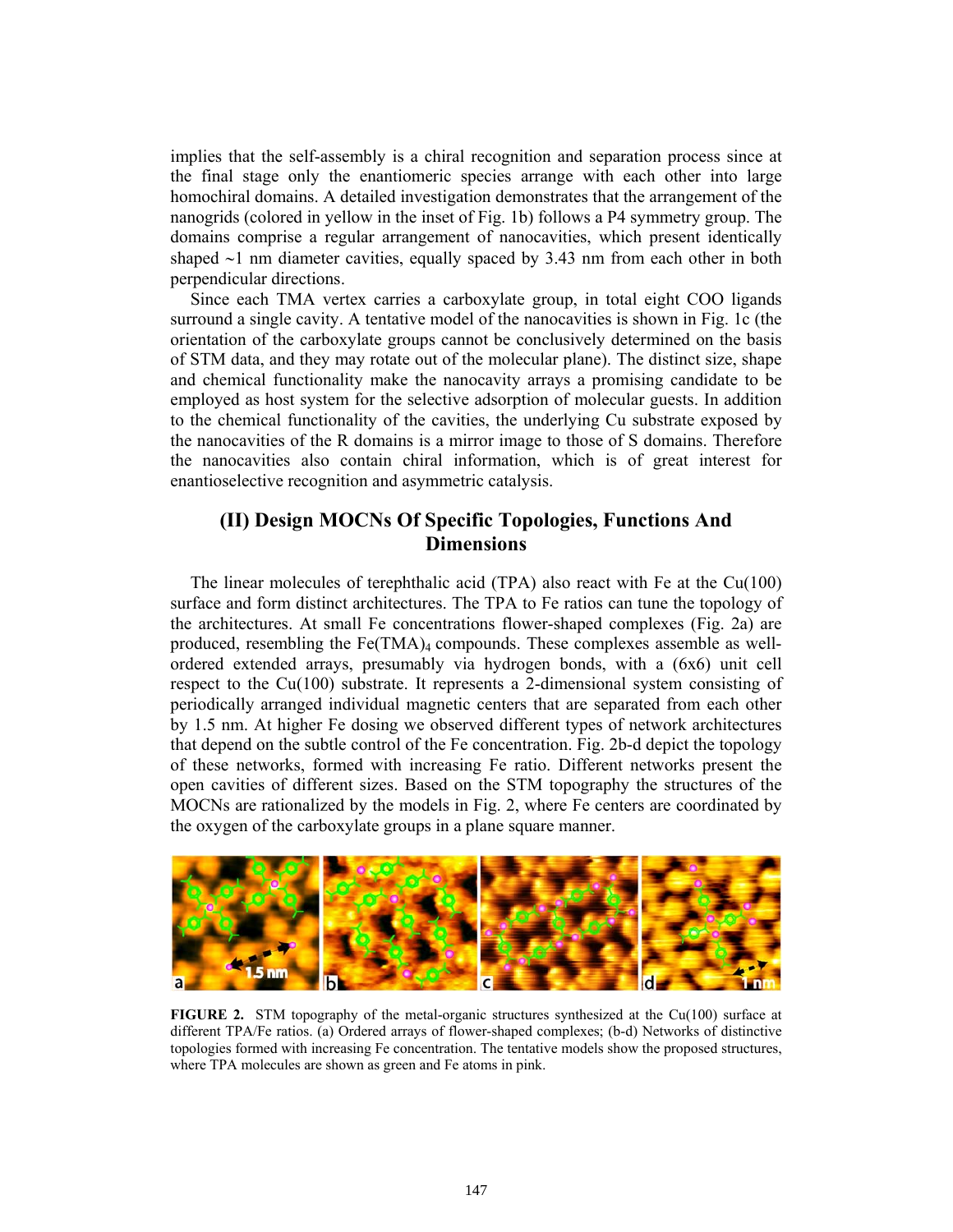It is interesting to address some of possible applications of the networks. Firstly, the periodically arranged magnetic atoms that are mediated by organic linkers represent a potential nanoscale molecule-based magnetic system. Secondly, the obtained MOCNs comprise cavities of well-defined geometry that expose the Cu substrate. Thus the present approach provides a means to deliberately divide up a surface at the molecular scale. Since the chemical properties of the cavities are furthermore expected to depend on both the linker molecules and node atoms, they can be regarded as nanoscale hosts or even potential nanoreactors providing a well-defined local environment.

These two-dimensional structures can be further functionalized by using molecules that contain additional side groups with specific chemical functions. For instance, similar network structures have been reproduced from 1,2,4-benzenetricarboxylic acid molecules (TMLA) which have one more carboxylic group at o-position,  $2^0$  as shown in Fig. 3a. Therefore the cavities formed here are modified by free carboxyl groups, which would alter the chemical properties of the cavities. We also succeeded in the assembly of a 2-D MOCN which can be regarded as a higher analogue to the TPA MOCNs by using the longer molecule 4,1',4',1''-terphenyl-1,4''-dicarboxylic acid (TDA). This is demonstrated by the STM data in Fig. 3b, clearly the reticulation of the components in an extended network with large cavities reflecting the increased length of the employed linker molecule. It is easy to recognize how the TDA functional endgroups are pointing to the network intersections where metal-ligand interactions are operative.



**FIGURE 3.** MOCN with special functionality and dimension. (a) The TMLA-Fe MOCN: additional carboxylic groups at the cavities; (b) The TDA-Fe MOCN: larger cavities.

### **CONCLUSION AND OUTLOOK**

We have demonstrated the successful realization of metal-organic coordination networks at the metal surfaces, which opens up a novel route to functionalize surfaces rationally. By selecting proper molecules and suitable synthesis recipes, pre-designed complicated 2-dimensional structures can be fabricated in a controllable way.

Future is even brighter considering the possibilities of using (1) other available organic molecules; (2) alternative metal elements in the periodic table and (3) substrates of different symmetries and different materials (metals, semiconductors and